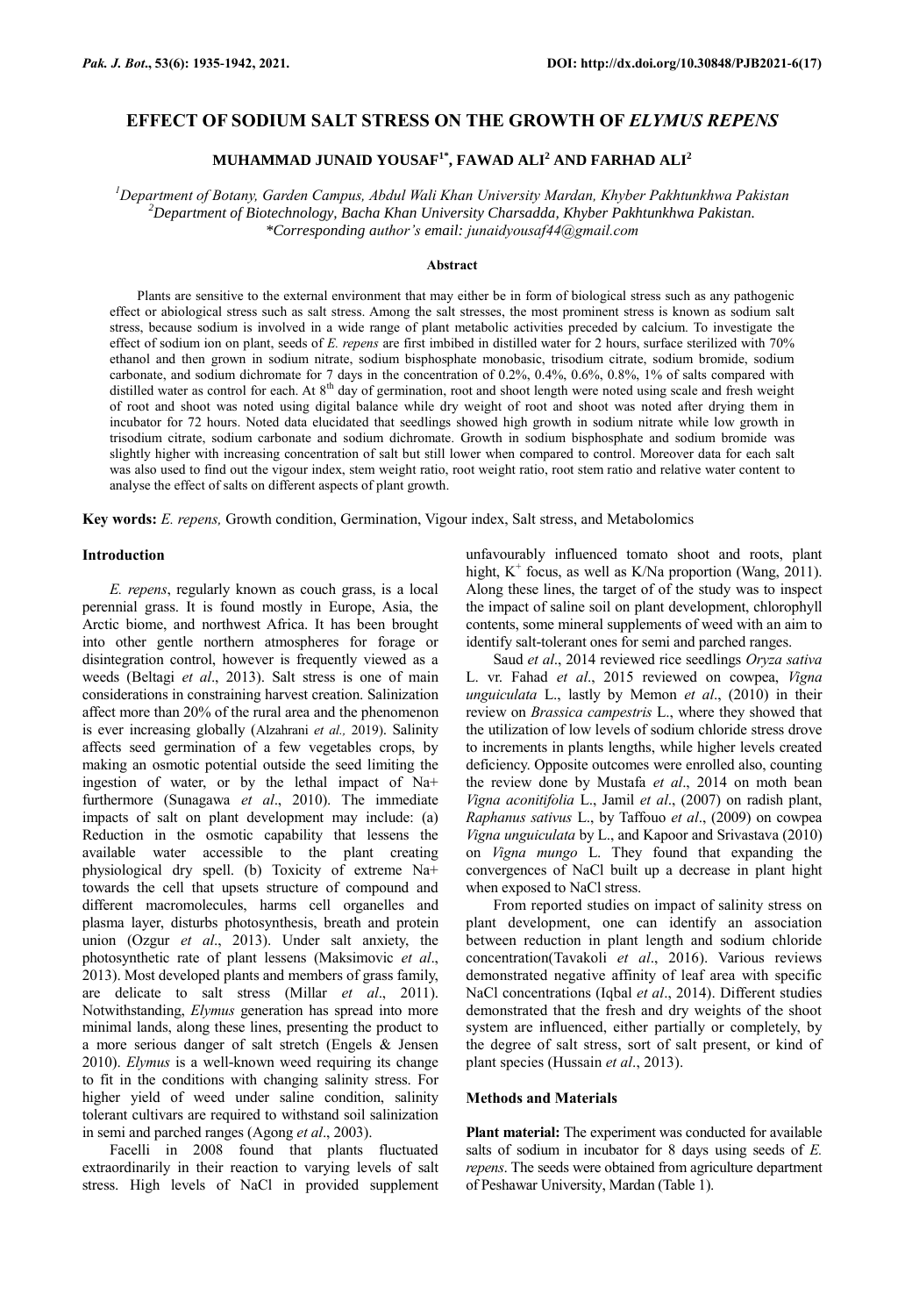**Preparing seeds for sowing and treatment:** Intact seeds, with similar size and colour free from wrinkles were first soaked in tap water for enough imbibition for 2 hours then sterilized in 70% ethanol solution in distilled water and finally rinsed 4 times with sterilized distilled water. 10 seeds were sown in every sterilized petri plate containing different concentration of sodium salt (Table 1). After treatment given to every petri plate, the seeds were left to grow in incubator for 8 days maintaining high relative humidity for every petri plate.

**Growth measurements:** Data for different concentrations of each salt were taken after 8 days of seeds sowing. Petri plates containing 10 seedlings each for very treatment were used to calculate mean and standard deviation (Table 1).

- Shoot length
- Root length
- Fresh weight
- Dry weight

#### **Statistical analyses**

Significant difference is measured using *Duncan's test* and *ANOVA* on *SPSS* statistic software and tables based on mean and standard deviation of recorded data in *excel* were drawn to analyse the difference in growth measurements. Other growth parameters such as vigour index, stem root ratio, root weight ratio, relative water content, and stem weight ratio were also measured.

### **Results and Discussion**

**Sodium nitrate has positive effect on the growth of E. repens as compared to sodium bisphosphate and sodium bromide:** Sodium ions followed by calcium ions are involved in a wide range of plant physiological activities, such as  $H^+$  ATPase binding activity and expression of genes involved in plant growth (Julkowska, 2015). Sodium ions are typically viewed as waste ions which are required in a very small quantity in micrograms to aid in chlorophyll synthesis of leaf (Godfray, 2010). Our findings on *E. repens* seedlings growth under sodium salt stress also showed wide range of changes, including fresh and dry weight of shoot and root, and length of shoot and root with increasing concentration of sodium salt in distilled water (Table 2). Moreover, the evaluated observation was also bolstered by taking relative water content of root and shoot and vigour index which indicated that sodium ion accompanied with nitrate had increased overall biomass of the seedlings (Table 3). Research already showed that plants growing under sodium nitrate stress had increased expression of transcriptional factors involved in biomass synthesis. In order to evaluate this assumption, vigour index and stem and root weight ratio were taken, which showed increase in vigour index with increasing salt concentration (Table 3). The most deviating aspect of our result was similar root and stem weight ratio were observed (Table 3), which remained similar in all concentrations, meaning that sodium nitrate had similar effect on the growth of both root and stem as contrary to calcium nitrate which is suitable for high root growth reported in *Vigna unguiculata* (Murillo-Amador, 2006). The phosphate ion is important for the exudation of secondary metabolites which are involved in plant defense against abiotic or biotic stress (Kohlen, 2010). As shown in Table 4, sodium phosphate monobasic salt also found to be growth inducer in our research but with increasing concentration, it also inhibited growth (Fig. 1), while under sodium nitrate stress with increasing concentration higher growth was observed (Fig. 2). On other hand sodium bromide has also been unexpectedly found to be growth inducer since previous studies showed it as a micro particle which in higher concentration is a growth inhibitor (Garg, 2010). Our results revealed that sodium bromide treatment is optimal for the growth and development of shoot dry weight as compared to root dry weight (Fig. 3). Thus it may be deduced that bromide is transported upward to accelerate the expression of genes related to shoot growth (Tables 5-7).

**Table 1. showing different sodium salts with their concentrations.**

|                   |                |                |                 |                 | TROID IT SHOWING MILLI CHE SOMERIN SHEED WEEK THEIR CONCERNENTIONS. |                 |                    |
|-------------------|----------------|----------------|-----------------|-----------------|---------------------------------------------------------------------|-----------------|--------------------|
| Concentrations    | $0.2\%$        | $0.4\%$        | $0.6\%$         | $0.8\%$         | $\frac{10}{6}$                                                      | Control         |                    |
| <b>Salt names</b> | Na.<br>nitrate | Na.<br>bromide | 3Na.<br>citrate | Na.<br>arsenate | Na.<br>dichromate                                                   | Na.<br>chloride | Na.<br>biphosphate |

| Table 2. Data of averages and standard deviations noted for E. repens 8 days old seedlings shows increasing root |
|------------------------------------------------------------------------------------------------------------------|
| and shoot length, fresh and dry weight of shoot and root with increasing concentrations $(0.2\%, 0.4\%, 0.6\%,$  |
| 0.8%, 1%) of sodium nitrate as compared to control grown seedling in distilled water. ANOVA and Duncan's test    |
| were also nerformed to analyse the significant difference                                                        |

|                                  |                      |                        | were also performed to amaryor the significant uniterestic |                         |                         |                         |
|----------------------------------|----------------------|------------------------|------------------------------------------------------------|-------------------------|-------------------------|-------------------------|
| <b>Solution</b><br>concentration | Root<br>length       | <b>Shoot</b><br>length | Fresh weight<br>(root)                                     | Dry weight<br>(root)    | Fresh weight<br>(stem)  | Dry weight<br>(stem)    |
| Control (dil.H20)                | $31^{\circ} \pm 0.6$ | $25^{\rm a} \pm 0.7$   | $0.23^a \pm 0.02$                                          | $0.02^a \pm 0.005$      | $0.21^a \pm 0.01$       | $0.03^a \pm 0.01$       |
| $O.2\%$                          | $32^{\circ} \pm 0.5$ | $31^b \pm 0.6$         | $0.26^{ab} \pm 0.02$                                       | $0.04^{ab} \pm 0.05$    | $0.23^a \pm 0.03$       | $0.05^a \pm 0.05$       |
| $0.4\%$                          | $56^{\rm b} \pm 3.5$ | $34^b \pm 0.1$         | $0.29^{ab} \pm 0.01$                                       | $0.05^{ab} \pm 0.05$    | $0.27^{ab} \pm 0.05$    | $0.09^a \pm 0.01$       |
| $0.6\%$                          | $65^{\circ} \pm 3.6$ | $43^{\circ} \pm 0.6$   | $0.32^{bc} \pm 0.01$                                       | $0.06^b \pm 0.01$       | $0.26^{ab} \pm 0.02$    | $0.09^a \pm 0.04$       |
| $0.8\%$                          | $73^d \pm 3.3$       | $53^d \pm 2.7$         | $0.36^{bc} \pm 0.01$                                       | $0.12^{\circ} \pm 0.01$ | $0.34^b \pm 0.05$       | $0.21^b \pm 0.06$       |
| $1\%$                            | $86^{\circ} \pm 1.3$ | $54^{\circ} \pm 6.6$   | $0.41^{\circ} \pm 0.01$                                    | $0.26^d \pm 0.4$        | $0.41^{\circ} \pm 0.02$ | $0.32^{\circ} \pm 0.01$ |
| LSD <sub>0.05</sub>              | 1.00                 | 1.00                   | 1.00                                                       | 0.730                   | 0.211                   | 1.00                    |
| (P<)                             | 0.0001               | 0.0001                 | 0.0001                                                     | 0.0001                  | 0.0001                  | 0.0001                  |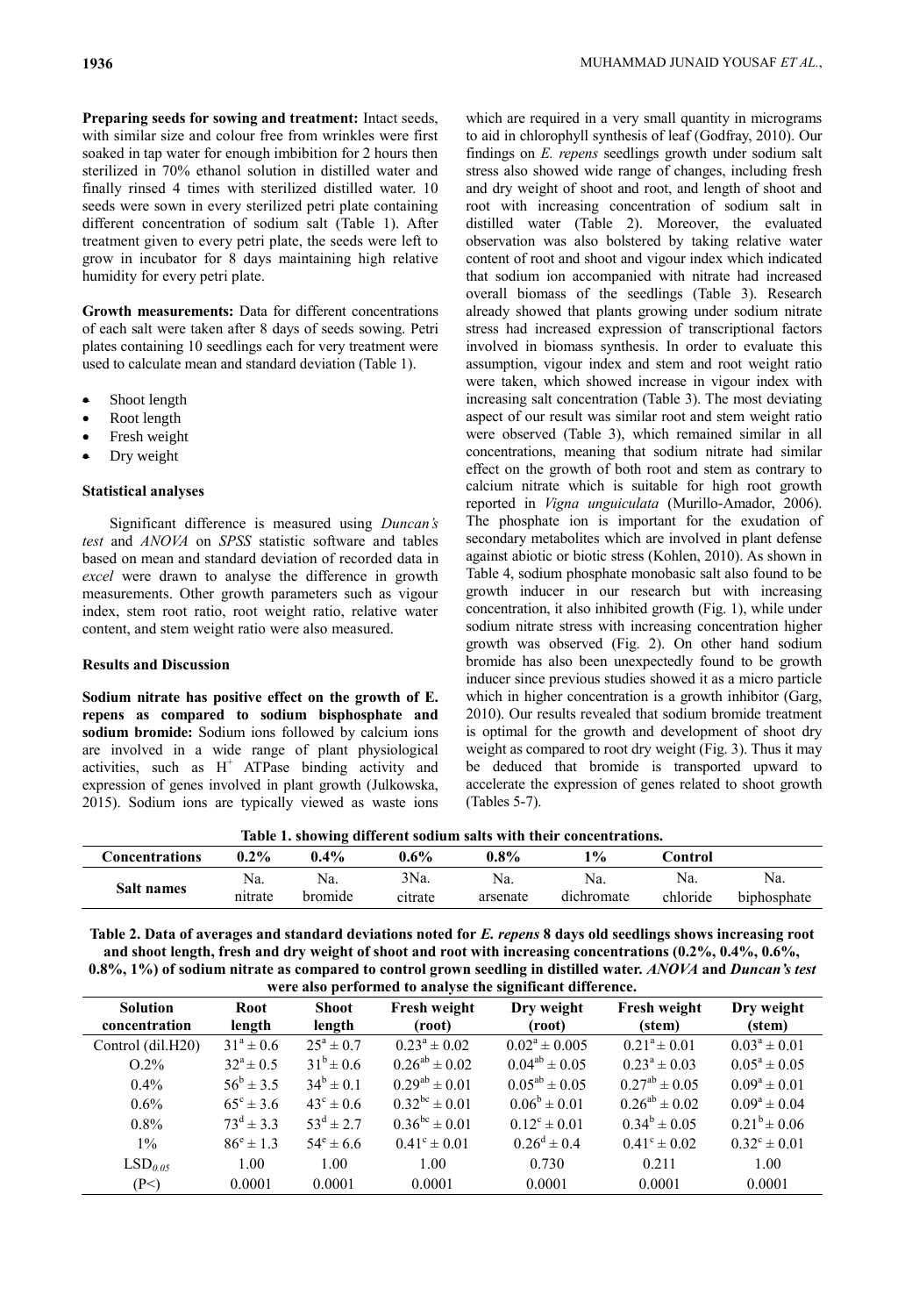**Table 3. Data of averages and standard deviation noted for** *E. repens* **8 days old seedlings shows increasing vigour index, stem weight ratio, root weight ratio, relative water content (root, shoot), root stem ratio with increasing concentrations (0.2%, 0.4%, 0.6%, 0.8%, 1%) of sodium nitrate as compared to control grown seedling in distilled** 

|                   |                              |                         |                         |                       | water. ANOVA and Duncan's test were also performed to analyse the significant difference. |                       |
|-------------------|------------------------------|-------------------------|-------------------------|-----------------------|-------------------------------------------------------------------------------------------|-----------------------|
| <b>Solution</b>   | <b>Seedling</b>              | Stem weight             | Root weight             | <b>Relative water</b> | <b>Relative water</b>                                                                     | Root stem             |
| concentration     | vigour                       | ratio                   | ratio                   | content (root)        | content (shoot)                                                                           | ratio                 |
| Control (dil.H20) | $547^{\rm a} \pm 28$         | $0.56^a \pm 0.05$       | $0.44^a \pm 0.05$       | $91^a \pm 2.3$        | $87^{\rm a} \pm 3.8$                                                                      | $0.8^a \pm 0.2$       |
| $O.2\%$           | $685^{\rm a} \pm 50^{\rm b}$ | $0.6^{\rm b} \pm 0.03$  | $0.42^b \pm 0.03$       | $88^{b} \pm 1.9$      | $81^b \pm 0.7$                                                                            | $0.7^{\rm a} \pm 0.1$ |
| $0.4\%$           | $1111^b \pm 132$             | $0.71^{bc} \pm 0.01$    | $0.32^{\circ} \pm 0.01$ | $86^b \pm 1.5$        | $74^b \pm 4.3$                                                                            | $0.5^b \pm 0.03$      |
| $0.6\%$           | $1206^b \pm 84$              | $0.69^{\circ} \pm 0.1$  | $0.44^{\circ} \pm 0.1$  | $82^{\circ} \pm 2.9$  | $74^{\circ} \pm 11$                                                                       | $0.8^b \pm 0.3$       |
| $0.8\%$           | $1972^{bc} \pm 117$          | $0.58^{\circ} \pm 0.07$ | $0.41^{\circ} \pm 0.07$ | $70^{\rm d} \pm 1.2$  | $62^{\circ} \pm 10$                                                                       | $0.7^{\circ} \pm 0.2$ |
| $1\%$             | $2137^{\circ} \pm 183$       | $0.63^d \pm 0.04$       | $0.42^d \pm 0.04$       | $63^d \pm 2.1$        | $60^{\rm d} \pm 0.9$                                                                      | $0.8^{\circ} \pm 0.1$ |
| <b>LSD</b>        | 0.091                        | 0.05                    | 0.05                    | 0.05                  | 0.05                                                                                      | 0.05                  |
| (P<)              | 0.0001                       | 0.0001                  | 0.0001                  | 0.0001                | 0.0001                                                                                    | 0.0001                |

**Table 4. Data of averages and standard deviations noted for** *E. repens* **8 days old seedlings shows decreasing root and shoot length, fresh and dry weight of shoot and root with increasing concentrations (0.2%, 0.4%, 0.6%, 0.8%, 1%) of sodium mono bisphosphate as compared to control grown seedling in distilled water.** *ANOVA* **and** 

|                               |                  |                        | Duncan's test were also performed to analyse the significant difference. |                             |                         |                              |
|-------------------------------|------------------|------------------------|--------------------------------------------------------------------------|-----------------------------|-------------------------|------------------------------|
| <b>Solution concentration</b> | Root<br>length   | <b>Shoot</b><br>length | Fresh weight<br>(root)                                                   | Dry weight<br>(root)        | Fresh weight<br>(stem)  | Dry weight<br>(stem)         |
| Control (dil.H20)             | $54^{\circ}$ + 2 | $49^{\circ} \pm 4$     | $0.3^{\circ} \pm 0.02$                                                   | $0.03^{\circ} \pm 0.07$     | $0.32^{\rm a} \pm 0.05$ | $0.02^{\circ} \pm 0.04$      |
| $O.2\%$                       | $61^{\circ} + 9$ | $60^{bc} \pm 3$        | $0.4^z \pm 0.03$                                                         | $0.08^b \pm 0.02$           | $0.4^{bc} \pm 0.07$     | $0.05^{\circ} \pm 0.04$      |
| $0.4\%$                       | $63^{ab} \pm 5$  | $65^{\rm b} \pm 5$     | $0.5^{\circ} \pm 0.01$                                                   | $0.02^{\circ} \pm 0.1$      | $0.5^{\rm b} \pm 0.07$  | $0.02^b \pm 0.02$            |
| $0.6\%$                       | $72^{\circ}$ + 7 | $76^{\circ} \pm 7$     | $0.6^{\circ} \pm 0.02$                                                   | $0.02^{\text{ac}} \pm 0.01$ | $0.6^{\circ} \pm 0.02$  | $0.03^{\text{ac}} \pm 0.005$ |
| $0.8\%$                       | $14^d \pm 2$     | $9^{\circ} \pm 0.7$    | $0.2^d \pm 0.03$                                                         | $0.06^{\circ} \pm 0.01$     | $0.2^d \pm 0.04$        | $0.04^a \pm 0.01$            |
| $1\%$                         | $9^{bc} \pm 2$   | $5^{\circ} \pm 2.5$    | $0.07^{\circ} \pm 0.04$                                                  | $0.04^{\circ} \pm 0.03$     | $0.05^{\circ} \pm 0.01$ | $0.01^d \pm 0.01$            |
| LSD <sub>0.05</sub>           | 0.34             | 1.00                   | 0.23                                                                     | 1.00                        | 1.00                    | 0.43                         |
| Probability level (P<)        | 0.0001           | 0.0001                 | 0.67                                                                     | 0.86                        | 0.0001                  | 0.655                        |

**Table 5. Data of averages and standard deviation noted for** *E. repens* **8 days old seedlings shows decreasing vigour index, stem weight ratio, root weight ratio, relative water content (root, shoot), root stem ratio with increasing concentrations (0.2%, 0.4%, 0.6%, 0.8%, 1%) of sodium bromide as compared to control grown seedling in distilled water.** *ANOVA* **and** *Duncan's test* **were also performed to analyse the significant difference.**

| <b>Solution concentration</b> | <b>Seeding</b><br>vigour | Stem weight<br>ratio   | Root weight<br>ratio    | content (root)         | <b>Relative water Relative water Root stem</b><br>content (shoot) | ratio                 |
|-------------------------------|--------------------------|------------------------|-------------------------|------------------------|-------------------------------------------------------------------|-----------------------|
| Control (dil.H20)             | $1289^{bc}$ ± 449        | $0.9^{\rm a} \pm 0.04$ | $0.6^a + 0.2$           | $91^{\circ}$ +2        | $48^{\circ} \pm 6$                                                | $0.6^{\circ} \pm 1$   |
| $O.2\%$                       | $1419^a \pm 489$         | $0.4^{\rm b} \pm 0.2$  | $0.9^{\rm a} \pm 0.1$   | $66^{\rm b}$ ± 1.3     | $90^{b} \pm 8$                                                    | $2.6^{\circ} \pm 2.1$ |
| $0.4\%$                       | $1939^b \pm 586$         | $0.5^{\circ} \pm 0.2$  | $0.3^{\circ} \pm 0.01$  | $90^{\circ}$ +0.3      | $96^{\rm b} \pm 4.4$                                              | $1.5^{\rm b} \pm 1$   |
| $0.6\%$                       | $2048^{\circ}$ ± 697     | $0.6^{\rm b} \pm 0.1$  | $0.2^b + 0.1$           | $77^{\circ}$ + 14      | $72^{\circ}$ ± 16                                                 | $0.8^{\rm a} \pm 0.3$ |
| $0.8\%$                       | $252^{\text{d}} \pm 100$ | $0.4^{ab} \pm 0.06$    | $0.2^b \pm 0.04$        | $30^{\circ}$ + 10      | $62^{\circ}$ + 24                                                 | $5.1^{\circ} \pm 0.4$ |
| $1\%$                         | $196^{\circ} \pm 88$     | $0.3^a \pm 0.14$       | $0.1^{\rm b} \pm 0.003$ | $54^{\rm b}$ $\pm$ 3.2 | $0^{\rm f} \pm 0$                                                 | $3.4^d \pm 2$         |
| LSD <sub>0.05</sub>           | 0.01                     | 1.00                   | 0.05                    | 1.00                   | 1.00                                                              | 0.05                  |
| Probability level $(P<)$      | 0.0001                   | 0.0001                 | 0.02                    | 0.0001                 | 0.023                                                             | 0.0001                |

**Table 6. Data of averages and standard deviations noted for** *E. repens* **8 days old seedlings shows increasing root and shoot length, fresh and dry weight of shoot and root with increasing concentrations (0.2%, 0.4%, 0.6%, 0.8%, 1%) of sodium bromide as compared to control grown seedling in distilled water.** *ANOVA* **and**  *Duncan's test* **were also performed to analyse the significant difference.**

|                                  |                     |                      | Duncan 3 icsi were also performed to analyse the significant unference. |                         |                         |                         |
|----------------------------------|---------------------|----------------------|-------------------------------------------------------------------------|-------------------------|-------------------------|-------------------------|
| <b>Solution</b><br>concentration | Root<br>length      | Shoot<br>length      | <b>Fresh weight</b><br>(root)                                           | Dry weight<br>(root)    | Fresh weight<br>(stem)  | Dry weight<br>(stem)    |
| Control (dil.H20)                | $55^{\circ} \pm 5$  | $53^{\circ} \pm 1$   | $0.4^{\circ} \pm 0.03$                                                  | $0.03^{\circ} \pm 0.01$ | $0.4^{\circ}$ + 0.04    | $0.02^d \pm 0.01$       |
| $O.2\%$                          | $21^{\rm b} \pm 8$  | $37^{\rm b} \pm 1$   | $0.38^b \pm 0.02$                                                       | $0.08^b \pm 0.02$       | $0.35^{\rm b}$ +0.02    | $0.06^a \pm 0.04$       |
| $0.4\%$                          | $22^b \pm 13$       | $21^{\circ} \pm 1.5$ | $0.38^b \pm 0.02$                                                       | $0.1^{\circ} \pm 0.04$  | $0.36^{\rm b} \pm 0.04$ | $0.1^{\circ} \pm 0.1$   |
| $0.6\%$                          | $31^{\circ} \pm 9$  | $9^d \pm 1$          | $0.39^{\rm b} \pm 0.01$                                                 | $0.01^a \pm 0.01$       | $0.38^b \pm 0.01$       | $0.01^d \pm 0.01$       |
| $0.8\%$                          | $22^b \pm 10$       | $61^{\circ} \pm 4$   | $0.37^{\circ} \pm 0.03$                                                 | $0.06^{\rm b} \pm 0.01$ | $0.35^{\rm b} \pm 0.04$ | $0.06^d \pm 0.01$       |
| $1\%$                            | $36^{\rm d} \pm 10$ | $74^{\circ}$ $\pm$ 2 | $0.4^{\circ} \pm 0.01$                                                  | $0.04^b \pm 0.01$       | $0.4^d \pm 0.01$        | $0.03^{\circ} \pm 0.01$ |
| LSD <sub>0.05</sub>              | 1.00                | 1.00                 | 1.00                                                                    | 1.00                    | 1.00                    | 1.00                    |
| (P<)                             | 0.0001              | 0.0001               | 0.0001                                                                  | 0.0001                  | 0.0001                  | 0.0001                  |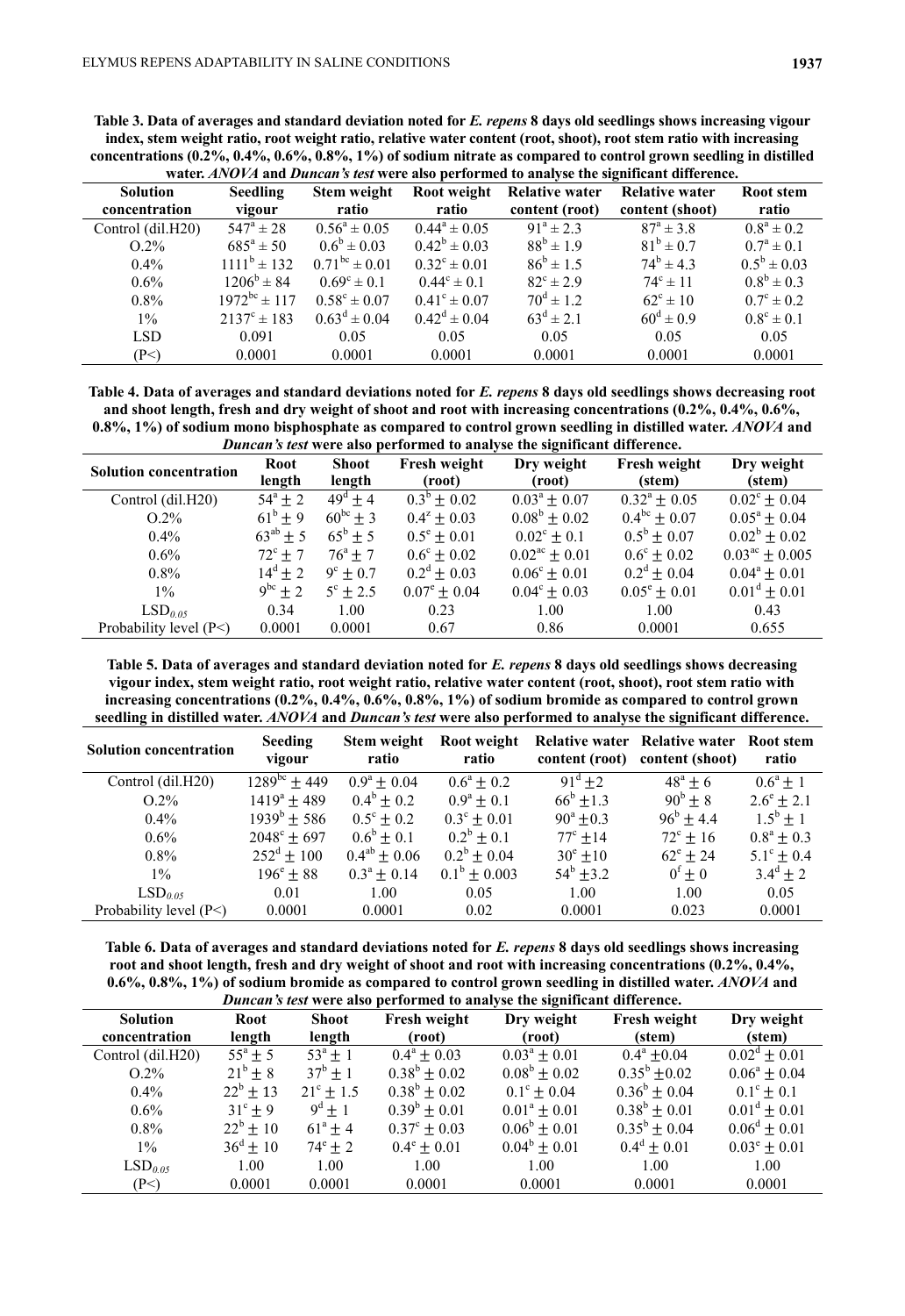|                                  |                          |                             |                        |                                         | CONCENTRATIONS (0.4 70, 0.4 70, 0.0 70, 0.0 70, 1 70) OF SOUTHILL DEVILIUE AS COMPATEU TO CONTEXT SECUMINE IN<br>distilled water. ANOVA and Duncan's test were also performed to analyse the significant difference. |                       |
|----------------------------------|--------------------------|-----------------------------|------------------------|-----------------------------------------|----------------------------------------------------------------------------------------------------------------------------------------------------------------------------------------------------------------------|-----------------------|
| <b>Solution</b><br>concentration | <b>Seeding</b><br>vigour | <b>Stem weight</b><br>ratio | Root weight<br>ratio   | <b>Relative water</b><br>content (root) | Relative water<br>content (shoot)                                                                                                                                                                                    | Root stem<br>ratio    |
| Control (dil.H20)                | $2239^b \pm 638$         | $0.5^{\circ} \pm 0.04$      | $0.6^d \pm 0.2$        | $92^{\circ} \pm 3$                      | $92^{\circ}$ ± 1                                                                                                                                                                                                     | $1.6^{\circ} \pm 1$   |
| $O.2\%$                          | $215^{\circ} \pm 114$    | $0.4^{\rm b} \pm 0.2$       | $0.9^{\rm b} \pm 0.1$  | $71^{\rm b} \pm 7$                      | $77^{\rm b}$ + 17                                                                                                                                                                                                    | $2.6^{\circ} \pm 2.1$ |
| $0.4\%$                          | $110^a \pm 32$           | $0.4^{\rm b} \pm 0.07$      | $1.1^a \pm 0.4$        | $39^{\circ} \pm 21$                     | $62^{ab}$ + 8                                                                                                                                                                                                        | $1.5^{\rm b} \pm 1$   |
| $0.6\%$                          | $21^d \pm 8$             | $0.4^{\rm b} \pm 0.08$      | $0.1^{\rm b} \pm 0.07$ | $97^{\rm d} \pm 4$                      | $99^{\circ} \pm 4$                                                                                                                                                                                                   | $0.8^{\rm a} \pm 0.3$ |
| $0.8\%$                          | $47^{\circ} \pm 22$      | $0.5^{\rm a} \pm 0$         | $0.2^{ab} \pm 0.05$    | $79^{\circ} \pm 2$                      | $78^{\rm d} \pm 5$                                                                                                                                                                                                   | $3.1^{\circ} \pm 0.4$ |
| $1\%$                            | $0.9^d \pm 1$            | $0.4^b \pm 0.01$            | $0.1^{\rm a} \pm 0$    | $88^a \pm 1$                            | $89^e \pm 5$                                                                                                                                                                                                         | $1.4^d \pm 2$         |
| LSD <sub>0.05</sub>              | 1.00                     | 0.03                        | 0.05                   | 1.00                                    | 1.00                                                                                                                                                                                                                 | 1.00                  |
| (P<0.05)                         | 0.0001                   | 0.0001                      | 0.036                  | 0.023                                   | 0.012                                                                                                                                                                                                                | 0.0001                |

**Table 7. Data of averages and standard deviation noted for** *E. repens* **8 days old seedlings shows increasing vigour index, stem weight ratio, root weight ratio, relative water content (root, shoot), root stem ratio with increasing concentrations (0.2%, 0.4%, 0.6%, 0.8%, 1%) of sodium bromide as compared to control grown seedling in** 



Fig. 1. 8th day seedlings of E. repens under sodium mono bisphosphate stress.



Fig. 2. 8th day seedlings of E. repens under sodium nitrate stress.



Fig. 3. 8th day seedlings of E. repens under sodium bromide stress.

**Sodium chloride and trisodium citrate has fairly negative effect on the growth of** *E. repens* **as compared to sodium arsenate and sodium dichromate:** Some other salts of sodium such as sodium chloride and trisodium citrate had fair inverse correlation with shoot and root length (Fig. 4), sodium chloride with their increasing concentrations as compared to sodium arsenate, sodium chloride and sodium dichromate (Figs. 5-7). Likewise, vigour index, relative water content, shoot root ratio, stem weight and root weight were also low for the above salt in the same fashion (Tables 8-15). Previous studies also suggested that arsenate and dichromate ions are regarded as nano particles which uniquely affects plants' growth and development. These are absorbed into the cell wall of the seeds and accelerate seed germination (Okeniyi, 2015). Chloride ion is known for its negative effect on plant growth (Tavakkoli, 2011). It is involved in the opening and closing of stomata, regulating water content in plants'leaf. Chloride competes with nitrate uptake by the plant to render the plant resistant against disease development, as nitrate is an important constituent for many kinds of microbes. Beside these advantages of chloride ions, it retards the overall growth of a plant by reducing the leaf area, and abscission of leaf margins. Similarly carbonate is also toxic for the mycorrhizae and bacteriorrhizae of the plant which are found to be associated with plant seeds and seedlings for its successive germination.

Our results also show similar results. Growth of *E. repens* seedlings was not conducive to sodium chloride and sodium carbonate in a way that with increasing concentrations 0.2, 0.4, 0.6, 0.8 and 1%, reduction in shoot and root length and fresh and dry weight as compared to control grown seedlings was observed. Sodium arsenate and sodium dichromate are the trace element, required in a nano amount for the optimal growth of plant. They also retarded the growth of shoot and root length, thus known for their negative effect on plant growth. Sodium arsenate and sodium dichromate is the trace element, required in a nano amount for the optimal growth of plant. Dichromate ions are strong oxidizing agent, certainly involved in the biosynthesis of jasmonic acid which further decides the fate of the host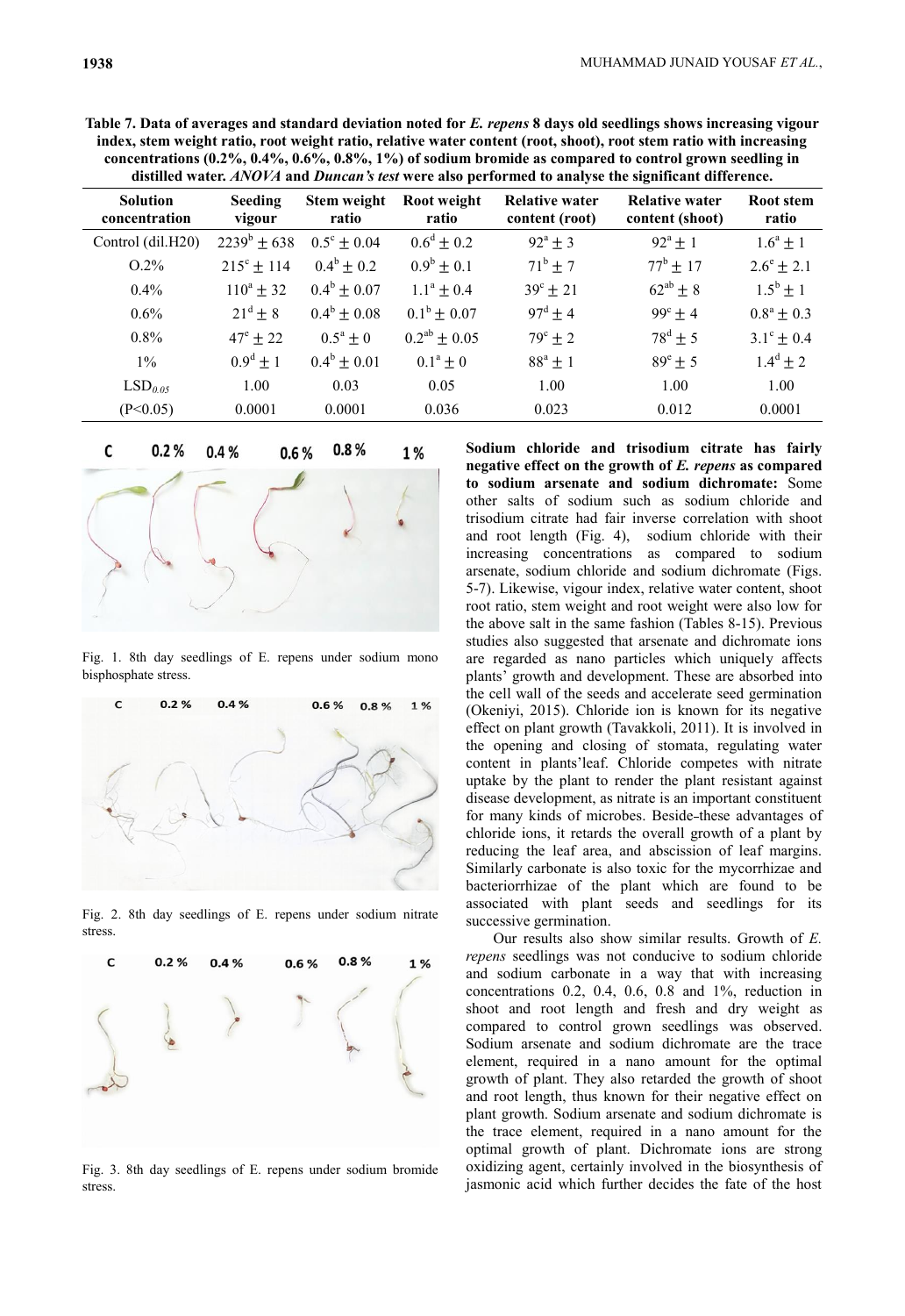cell. The accumulation of arsenic as well as macro- and micronutrients and investigated biochemical stress responses in clover shoots caused by arsenic incorporation in clover shoots. On another hand, dichromate in combination with potassium at a very low concentration such as 100 micromoles induces the growth of root hairs whereas at 200 micromoles arrest the growth of root and shoot (Domínguez-Crespo *et al*., 2009).

Our finding also report similar data. Dichromate had negative impact on root and shoot growth of *E. repens* 8 days old seedlings. Increases in superoxide dismutase (SOD) activity, peroxidase activity as well as decreases in chlorophyll (chl) and carotenoid concentrations correlated with increasing arsenic content in plants. The analyses of native PAGE SOD activity staining indicated one Mn-SOD and two major Cu/Zn-SOD isoenzymes in clover shoots, whose capacity increased in response to arsenate treatment (Henderson, 2015). Our findings on *E. repens* seedlings also showed similar intreraction with reduced shoot and root growth in response to sodium arsenate and sodium dichromate as higher concentration was applied to the seedlings.

**Table 8. Data of averages and standard deviations noted for** *E. repens* **8 days old seedlings shows decreasing root and shoot length, fresh and dry weight of shoot and root with increasing concentrations (0.2%, 0.4%, 0.6%, 0.8%, 1%) of sodium chloride as compared to control grown seedling in distilled water.** *ANOVA* **and**  *Duncan's test* **were also performed to analyse the significant difference.**

|                                  |                      |                        |                        | <i>Duncan s lest</i> were also performed to analyse the significant unference. |                         |                          |
|----------------------------------|----------------------|------------------------|------------------------|--------------------------------------------------------------------------------|-------------------------|--------------------------|
| <b>Solution</b><br>Concentration | Root<br>length       | <b>Shoot</b><br>length | Fresh weight<br>(root) | Dry weight<br>(root)                                                           | Fresh weight<br>(stem)  | Dry weight<br>(stem)     |
| Control (dil.H20)                | $33^{b} \pm 3$       | $24^{\circ} \pm 1.3$   | $0.2^b \pm 0.05$       | $0.07^{\circ} \pm 0.03$                                                        | $0.2^{\rm a} \pm 0.05$  | $0.01^a \pm 0.01$        |
| $O.2\%$                          | $22^{\circ}$ + 3     | $12^d \pm 2$           | $0.1^a \pm 0$          | $0.03^{ab} \pm 0.01$                                                           | $0.08^a \pm 0.01$       | $0.08^a \pm 0.01$        |
| $0.4\%$                          | $19^a \pm 0.3$       | $10^{\circ} \pm 0.3$   | $0.04^{bc} \pm 0.4$    | $0.02^{ab} \pm 0.01$                                                           | $0.06^{ab} \pm 0.03$    | $0.01^a \pm 0.01$        |
| $0.6\%$                          | $16^{\circ} \pm 0.3$ | $7^{\rm b}$ ± 1.4      | $0.03^{bc} \pm 0.01$   | $0.01^b \pm 0.005$                                                             | $0.03^{ab} \pm 0.02$    | $0.01^a \pm 0.01$        |
| $0.8\%$                          | $9^a \pm 1$          | $4^{\rm b} \pm 0.4$    | $0.02^{bc} \pm 0.01$   | $0.01^{\circ} \pm 0.005$                                                       | $0.01^b \pm 0.01$       | $0.01^b \pm 0.01$        |
| $1\%$                            | $4^a \pm 0.4$        | $2^a \pm 0.3$          | $0.01^a \pm 0$         | $0.01^d \pm 0.001$                                                             | $0.01^{\circ} \pm 0.01$ | $0.005^{\circ} \pm 0.03$ |
| LSD <sub>0.05</sub>              | 1.00                 | 1.00                   | 0.23                   | 1.00                                                                           | 1.00                    | 1.00                     |
| (P<)                             | 0.0001               | 0.0001                 | 0.0001                 | 0.0001                                                                         | 0.0001                  | 0.0001                   |

**Table 9. Data of averages and standard deviation noted for** *E. repens* **8 days old seedlings shows decreasing vigour index, stem weight ratio, root weight ratio, relative water content(root, shoot), root stem ratio with increasing concentrations (0.2%, 0.4%, 0.6%, 0.8%, 1%) of sodium chloride as compared to control grown seedling in distilled water.** *ANOVA* **and** *Duncan's test* **were also performed to analyse the significant difference.**

| <b>Solution</b><br>concentration | <b>Seedling</b><br>vigour | Stem weight<br>ratio  | Root weight<br>ratio   | <b>Relative water</b><br>content (root) | <b>Relative water</b><br>content (shoot) | <b>Root</b> stem<br>ratio |
|----------------------------------|---------------------------|-----------------------|------------------------|-----------------------------------------|------------------------------------------|---------------------------|
| Control (dil.H20)                | $530^{b} \pm 68$          | $0.2^a \pm 0.03$      | $1.3^{\rm b} \pm 0.5$  | $78^{\circ} \pm 12$                     | $94^{\circ} \pm 3$                       | $4^{\circ} \pm 1$         |
| $O.2\%$                          | $265^{\circ} \pm 46$      | $0.8^{\circ} \pm 0.1$ | $0.3^b \pm 0.1$        | $82^{\circ} \pm 13$                     | $48^{\circ} \pm 4.3$                     | $0.3^a \pm 0.1$           |
| $0.4\%$                          | $183^{\circ} \pm 15$      | $0.4^{ab} \pm 0.2$    | $0.1^{\rm b} \pm 0.07$ | $64^{\circ}$ ± 27                       | $77^{bc}$ + 22                           | $2.1^{\rm b} \pm 1.2$     |
| $0.6\%$                          | $161^a \pm 18$            | $0.4^b \pm 0.09$      | $0.1^{\rm b} \pm 0.05$ | $63^{\circ} \pm 18$                     | $74^{bc}$ + 7                            | $1.3^{ab}$ + 0.5          |
| $0.8\%$                          | $89^a \pm 18$             | $0.4^{ab} \pm 0.08$   | $0.04^b \pm 0.1$       | $52^{\circ}$ ± 45                       | $60^{ab} \pm 10$                         | $1.5^{ab} \pm 0.6$        |
| $1\%$                            | $16^a \pm 9$              | $0.3^{ab} \pm 0.1$    | $0.02^a \pm 0.001$     | $50^{\circ} \pm 4$                      | $74^{bc}$ + 20                           | $2.5^{\rm b} \pm 1.1$     |
| LSD <sub>0.05</sub>              | 1.00                      | 1.00                  | 0.19                   | 0.175                                   | 0.27                                     | 1.58                      |
| (P<)                             | 0.0001                    | 0.002                 | 0.0001                 | 0.53                                    | 0.02                                     | 0.004                     |

**Table 10. Data of averages and standard deviations noted for** *E. repens* **8 days old seedlings shows decreasing root and shoot length, fresh and dry weight of shoot and root with increasing concentrations (0.2%, 0.4%, 0.6%, 0.8%, 1%) of trisodium citrate as compared to control grown seedling in distilled water.** *ANOVA* **and** *Duncan's test* **were also performed to analyse the significant difference.**

| <b>Solution concentration</b> | Root length        | <b>Shoot length</b> | <b>Fresh weight</b>     | Dry weight               | Fresh weight           | Dry weight               |
|-------------------------------|--------------------|---------------------|-------------------------|--------------------------|------------------------|--------------------------|
|                               |                    |                     | (root)                  | (root)                   | (stem)                 | (stem)                   |
| Control (dil.H20)             | $40^{\circ}$ + 14  | $38^{\circ} \pm 7$  | $0.3^{\circ} \pm 0.02$  | $0.02^{\circ} \pm 0.005$ | $0.4^{\circ} \pm 0.02$ | $0.02^{\circ} \pm 0.005$ |
| $O.2\%$                       | $42^b \pm 9$       | $55^{\rm d} \pm 10$ | $0.16^b \pm 0.06$       | $0.02^a \pm 0.01$        | $0.2^{\circ} \pm 0.05$ | $0.04^a \pm 0.03$        |
| $0.4\%$                       | $16^{\circ} \pm 4$ | $23d \pm 6$         | $0.05^{\circ} \pm 0.02$ | $0.01^{\rm b} \pm 0.005$ | $0.13^b \pm 0.01$      | $0.03^{\circ} \pm 0.04$  |
| $0.6\%$                       | $9^d \pm 4$        | $11^{\circ}$ + 6    | $0.04^b \pm 0.03$       | $0.01^{\rm b} \pm 0.01$  | $0.1^{\circ} \pm 0.01$ | $0.06^{\rm b} \pm 0.01$  |
| $0.8\%$                       | $14^d \pm 7$       | $18^a \pm 3$        | $0.02^b \pm 0.02$       | $0.01^{\circ} \pm 0.01$  | $0.1^{\circ} \pm 0.07$ | $0.04^{\circ} \pm 0.01$  |
| $1\%$                         | $2^e \pm 1$        | $3^{\circ} \pm 2$   | $0^{\circ} \pm 0$       | $0^{\circ} \pm 0$        | $0^d \pm 0$            | $0^{\circ} \pm 0$        |
| LSD <sub>0.05</sub>           | 1.00               | 1.00                | 0.23                    | 0.76                     | 1.00                   | 1.00                     |
| Probability level (P<)        | 0.0001             | 0.0001              | 0.0001                  | 0.56                     | 0.0001                 | 0.0001                   |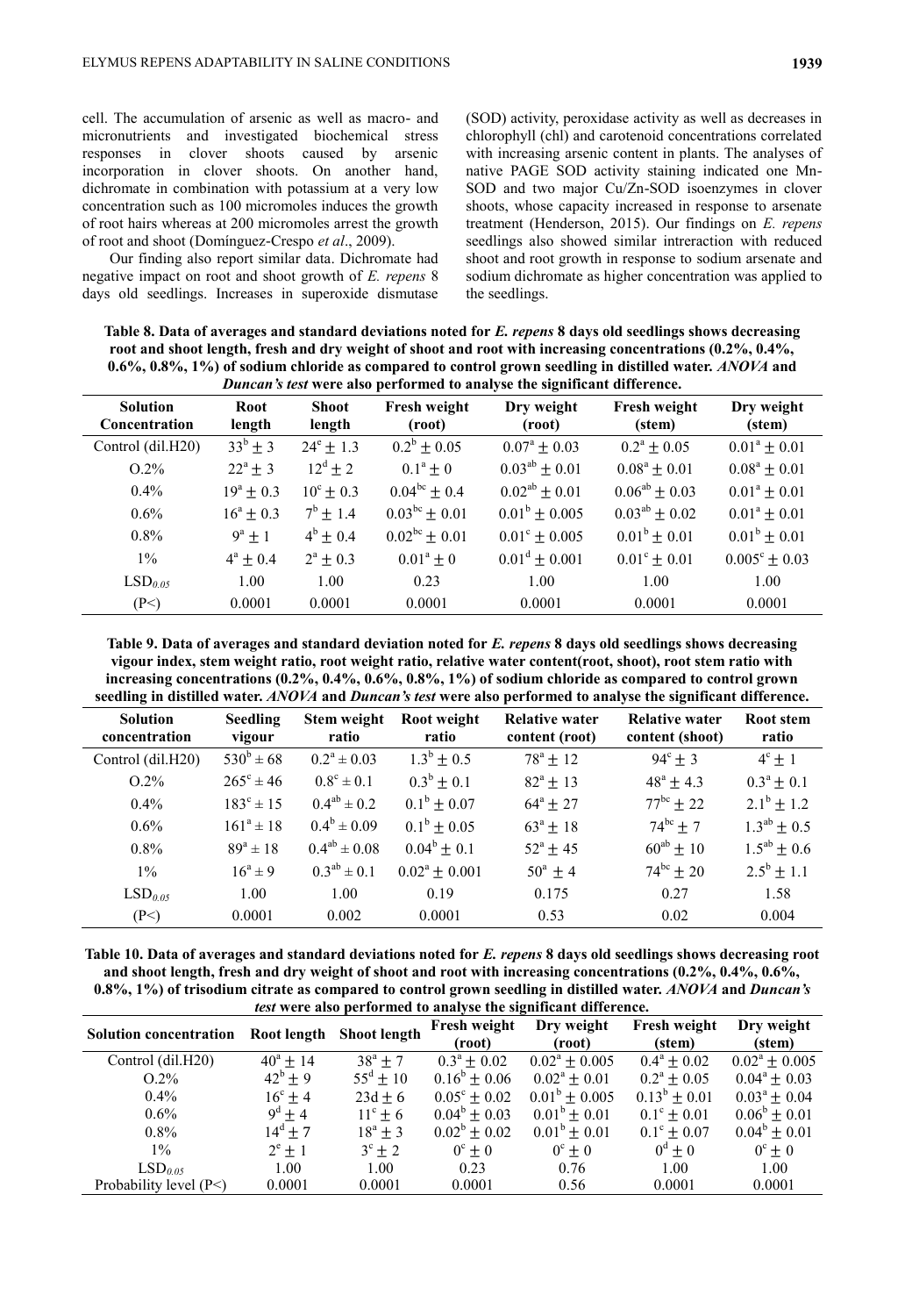

Fig. 4. 8th day seedlings of E. repens under trisodium citrate stress.



Fig. 6. 8th day seedlings of E. repens under sodium arsenate stress.



Fig. 5. 8th day seedlings of E. repens under sodium chloride stress.



Fig. 7. 8th day seedlings of E. repens under sodium dichromate stress.

| Table 11. Data of averages and standard deviation noted for E. repens 8 days old seedlings shows decreasing     |
|-----------------------------------------------------------------------------------------------------------------|
| vigour index, stem weight ratio, root weight ratio, relative water content (root, shoot), root stem ratio with  |
| increasing concentrations $(0.2\%, 0.4\%, 0.6\%, 0.8\%, 1\%)$ of trisodium citrate as compared to control grown |
| seedling in distilled water. ANOVA and Duncan's test were also performed to analyse the significant difference. |

| <b>Solution</b><br>concentration | <b>Seeding</b><br>vigour | Stem weight<br>ratio  | Root weight<br>ratio        | Relative water<br>content (root) | <b>Relative water</b><br>content (shoot) | <b>Root stem</b><br>ratio |
|----------------------------------|--------------------------|-----------------------|-----------------------------|----------------------------------|------------------------------------------|---------------------------|
| Control (dil.H20)                | $1019^a \pm 8$           | $0.5^{ab} \pm 0.02$   | $0.5^{\circ} \pm 0.13$      | $91^{\circ} \pm 3$               | $94^a \pm 2$                             | $1^{\rm b} \pm 0.1$       |
| $O.2\%$                          | $1468^b \pm 313$         | $0.6^{\rm a} \pm 0.2$ | $0.3^b \pm 0.16$            | $70^{\rm d}$ ± 28                | $69^{\circ}$ ± 17                        | $0.9^{ab} \pm 0.7$        |
| $0.4\%$                          | $666^{\rm b} \pm 361$    | $0.6^{\rm a} \pm 0.2$ | $0.1^{\circ} \pm 0.2$       | $64^{\rm b} \pm 13$              | $55^{\rm b}$ ± 60                        | $1^a \pm 0.9$             |
| $0.6\%$                          | $276^{\rm b}$ + 205      | $0.8^b \pm 0.1$       | $0.1^a \pm 0.04$            | $83^{\circ}$ ± 23                | $29^{\circ}$ ± 75                        | $0.2^{ab} \pm 0.2$        |
| $0.8\%$                          | $256^{\rm b} \pm 20$     | $0.9^{\circ} \pm 0.1$ | $0.03^{\text{ac}} \pm 0.06$ | $46^{bc}$ ± 50                   | $10^d \pm 14$                            | $0.17^{\circ} \pm 0.1$    |
| $1\%$                            | $32^b \pm 114$           | $0^d \pm 0$           | $0^d \pm 0$                 | $0^a \pm 0$                      | $0^e \pm 0$                              | $0^d \pm 0$               |
| LSD <sub>0.05</sub>              | 1.00                     | 0.02                  | 1.00                        | 1.00                             | 1.00                                     | 1.00                      |
| Probability level $(P<)$         | 0.0001                   | 0.023                 | 0.045                       | 0.0001                           | 0.043                                    | 0.012                     |

**Table 12. Data of averages and standard deviations noted for** *E. repens* **8 days old seedlings shows zero root and shoot length, fresh and dry weight of shoot and root with increasing concentrations (0.2%, 0.4%, 0.6%, 0.8%, 1%) of sodium arsenate as compared to control grown seedling in distilled water.**

| <b>Solution</b><br>concentration | <b>Root</b><br>length | <b>Shoot</b><br>length | <b>Fresh weight</b><br>(root) | Dry weight<br>(root) | <b>Fresh weight</b><br>(stem) | Dry weight<br>(stem) |
|----------------------------------|-----------------------|------------------------|-------------------------------|----------------------|-------------------------------|----------------------|
| Control (dil.H20)                | $35 \pm 7.2$          | $32 \pm 5.6$           | $0.34 \pm 0.5$                | $0.023 \pm 0.003$    | $0.37 \pm 0.02$               | $0.05 \pm 0.001$     |
| $O.2\%$                          |                       |                        |                               |                      |                               |                      |
| $0.4\%$                          |                       |                        |                               |                      | 0                             |                      |
| $0.6\%$                          | $\theta$              |                        | $\theta$                      |                      | 0                             |                      |
| $0.8\%$                          |                       |                        |                               |                      |                               |                      |
| $1\%$                            |                       |                        |                               |                      |                               |                      |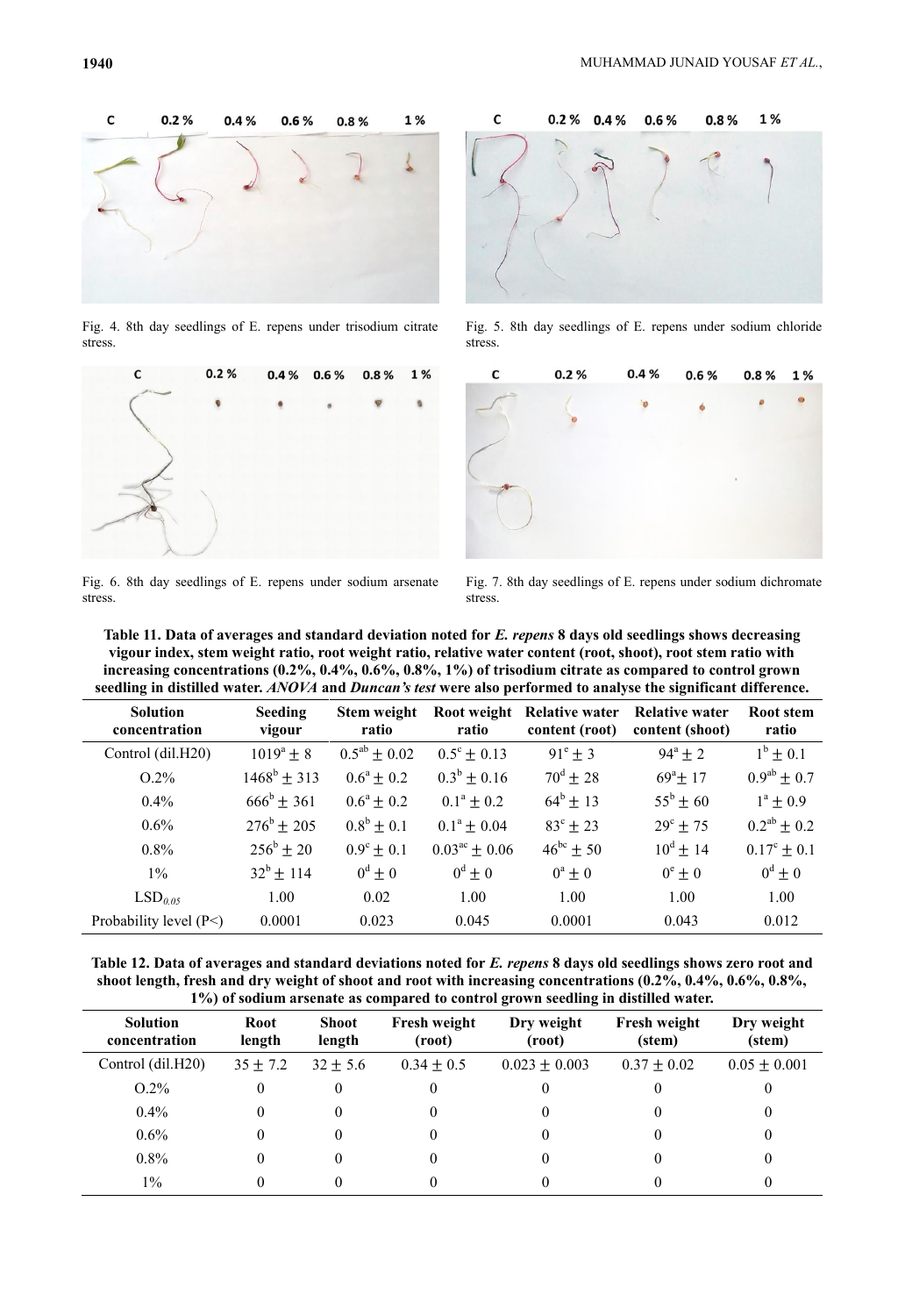**Table 13. Data of averages and standard deviation noted for** *E. repens* **8 days old seedlings shows zero vigour index, stem weight ratio, root weight ratio, relative water content (root, shoot), root stem ratio with increasing concentrations (0.2%, 0.4%, 0.6%, 0.8%, 1%) of sodium arsenate as compared to control grown seedling in distilled water.**

| seeding in distinct water.       |                   |                                |                       |                                                          |                                   |                     |
|----------------------------------|-------------------|--------------------------------|-----------------------|----------------------------------------------------------|-----------------------------------|---------------------|
| <b>Solution</b><br>concentration | seeding<br>vigour | ratio                          | ratio                 | Stem weight Root weight Relative water<br>content (root) | Relative water<br>content (shoot) | Root stem<br>ratio  |
| Control (dil.H20)                |                   | $2218^{\circ}$ +621 0.7° +0.02 | $0.4^{\circ} \pm 0.4$ | $91^{\circ} + 6$                                         | $88^{\circ} \pm 2$                | $1.7^{\circ} \pm 2$ |
| $O.2\%$                          |                   |                                |                       |                                                          |                                   |                     |
| $0.4\%$                          |                   |                                |                       |                                                          |                                   |                     |
| $0.6\%$                          |                   |                                |                       |                                                          |                                   |                     |
| $0.8\%$                          |                   |                                |                       |                                                          |                                   |                     |
| $1\%$                            |                   |                                |                       |                                                          |                                   |                     |

**Table 14. Data of averages and standard deviations noted for** *E. repens* **8 days old seedlings shows zero root and shoot length, fresh and dry weight of shoot and root with increasing concentrations (0.2%, 0.4%, 0.6%, 0.8%, 1%) of sodium dichromate as compared to control grown seedling in distilled water.**

| T 70) of sourain urent omate as compared to control grown securing in uistincu water. |                        |                               |                      |                               |                      |  |
|---------------------------------------------------------------------------------------|------------------------|-------------------------------|----------------------|-------------------------------|----------------------|--|
| Root<br>length                                                                        | <b>Shoot</b><br>length | <b>Fresh weight</b><br>(root) | Dry weight<br>(root) | <b>Fresh weight</b><br>(stem) | Dry weight<br>(stem) |  |
| $31 \pm 7.3$                                                                          | $27 + 5.1$             | $0.31 \pm 0.5$                | $0.023 \pm 0.003$    | $0.38 \pm 0.02$               | $0.04 \pm 0.001$     |  |
| $23 \pm 3.2$                                                                          | $13 + 3.1$             | $0.12 + 0.2$                  | $0.002 \pm 0.003$    | $0.13 + 0.0001$               | $0.001 \pm 0.002$    |  |
| $^{(1)}$                                                                              | $_{0}$                 |                               |                      |                               |                      |  |
| 0                                                                                     | $_{0}$                 |                               |                      | O                             |                      |  |
| 0                                                                                     | 0                      |                               |                      | 0                             |                      |  |
|                                                                                       |                        |                               |                      |                               |                      |  |
|                                                                                       |                        |                               |                      |                               |                      |  |

**Table 15. Data of averages and standard deviation noted for** *E. repens* **8 days old seedlings shows zero vigour index, stem weight ratio, root weight ratio, relative water content (root, shoot), root stem ratio with increasing concentrations (0.2%, 0.4%, 0.6%, 0.8%, 1%) of sodium dichromate as compared to control grown seedling in distilled water.**

| $\sum_{i=1}^{n}$                 |                          |                                |                                  |                                         |                                          |                    |  |  |
|----------------------------------|--------------------------|--------------------------------|----------------------------------|-----------------------------------------|------------------------------------------|--------------------|--|--|
| <b>Solution</b><br>concentration | <b>Seeding</b><br>vigour | ratio                          | Stem weight Root weight<br>ratio | <b>Relative water</b><br>content (root) | <b>Relative water</b><br>content (shoot) | Root stem<br>ratio |  |  |
| Control (dil.H20)                |                          | $2315 \pm 542$ 0.65 $\pm$ 0.03 | $0.5 \pm 0.43$                   | $92 + 23$                               | $95 + 4$                                 | $1.5 \pm 2.1$      |  |  |
| $O.2\%$                          |                          | $1313 \pm 122$ $0.12 \pm 0.02$ | $0.2 + 0.12$                     | $17 + 14$                               | $13 \pm 3$                               | $0.3 \pm 0.001$    |  |  |
| $0.4\%$                          |                          |                                |                                  |                                         |                                          |                    |  |  |
| $0.6\%$                          |                          |                                |                                  |                                         |                                          |                    |  |  |
| $0.8\%$                          |                          |                                |                                  |                                         |                                          |                    |  |  |
| $1\%$                            |                          |                                |                                  |                                         |                                          |                    |  |  |

#### **References**

- Agong S.G., M. Kingetsu, Y. Yoshida, S. Yazawa and M. Masuda. 2003. Response of tomato genotypes to induced salt stress. *Afr. Crop Sci. J*., 11(2): 133-142.
- Alzahrani, S.M., I.A. Alaraidh, H. Migdadi, S. Alghamdi, M.A. Khan and P. Ahmad. 2019. Physiological, Biochemical, and antioxidant properties of two genotypes of *Vicia faba* grown under salinity stress. *Pak. J. Bot*., 51: 789-798.
- Beltagi, El, H.S., H.I. Mohamed, A.H.M. Mohammed and A.M. Mogazy. 2013. Physiological and Biochemical effects of  $\hat{I}^3$ irradiation on cowpea plants (*Vigna sinensis*) under salt stress. *Notulae Botanicae Horti Agrobotanici Cluj-Napoca*, 41(1): pp.104-114.
- Domínguez-Crespo, M.A., E. Onofre-Bustamante, A.M. Torres-Huerta F.J. Rodríguez-Gómez, S.E. Rodil and A. Flores-Vela. 2009. Synthesis and characterization of chromate conversion coatings on galvalume and galvanized steel substrates. *Metall. & Mat. Transact.*, 40(7): 1631-1644.
- Engels, J.G. and K. Jensen. 2010. Role of biotic interactions and physical factors in determining the distribution of marsh

species along an estuarine salinity gradient. *Oikos*, 119: 679-685.

- Facelli, J.M. 2008. Specialised strategies I: seedlings in stressful environments. In: *Seedling Ecology and Evolution*. (Eds.): M.A. Leck . Cambridge University Press, Cambridge, UK. pp. 56-78.
- Fahad, S., L. Nie, Y. Chen, C. Wu, D. Xiong, S. Saud, L. Hongyan, K. Cui and J. Huang. 2015. Crop plant hormones and environmental stress. *Sust. Agri. Rev*., 15: 371-400.
- Garg, N., C. Scholl, A. Mohanty and R. Jin. 2010. The role of bromide ions in seeding growth of Au nanorods. *Langmuir*, 26(12): 10271-10276.
- Godfray, H.C.J., J.R. Beddington, I.R. Crute, L. Haddad, D. Lawrence, J.F. Muir, J. Pretty, S. Robinson, S.M. Thomas and C. Toulmin. 2010. Food security: the challenge of feeding 9 billion people *Sci.*, 327: 812-818.
- Henderson, S.W., S. Wege, J. Qiu, D.H. Blackmore, A.R. Walker, S.D. Tyerman, R.R. Walker and M. Gilliham. 2015. Grapevine and Arabidopsis cation-chloride cotransporters localize to the Golgi and trans-Golgi network and indirectly influence long-distance ion transport and plant salt tolerance. *Plant Physiol.*, 169(3): 2215-2229.